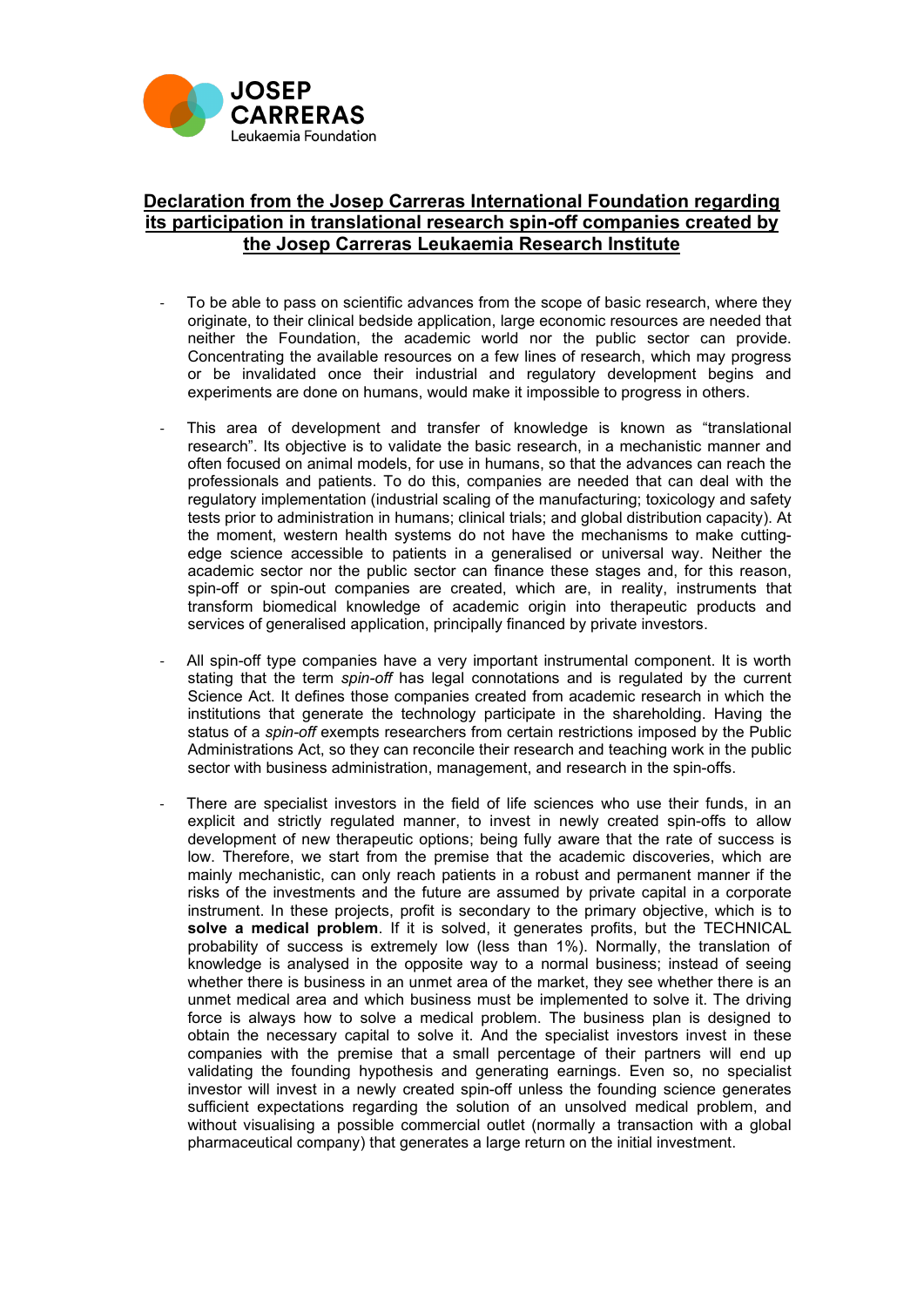

- In this sense, thanks to the good work of its researchers, the Institute is in a position to licence its own patents to companies that undertake to finance the translational stages and arouse the interest of the aforementioned investors. The Institute can create these companies together with other agents involved in the basic research, such as the ICREA Foundation and the researchers, who often, by working in teams with researchers from other institutions, generate intellectual property with multiple coowners. These also end up reflected in the shareholding stake of the spin-offs*,* should these end up being the best option to implement the technology for patients.
- It is normal for the financial investors to ask the founding scientists and promotors of spin-offs to accompany the former's investment within the scope of their possibilities. This is a very important aspect as it visualises the concept of "shared risk" of these projects and confers great trust. Being the main promotor of the research activities of the Institute, **the Josep Carreras Foundation** incorporates a very important additional component, the **reputation component**. For any observer, financier or otherwise, the fact that the Foundation accompanies an investment associated with the creation of a spin-off of the Institute represents a direct endorsement of the project and its objectives, which transcends the economic aspect of an investment in the classic commercial sense of the word.
- This is very important from the perspective of future financiers (private investors, public entities, the EU, companies that want to become possible industrial partners). Bear in mind that the initial rounds of capital are only the first stage, and that each subsequent stage entails a change in scale of the financial needs. In other words, the **Foundation's initial support, accompanying with capital, within its possibilities, the Institute, the investors and founding scientists, is extremely important not only for the initial investors, but also for those that will come later** (including institutional investors), which will be quite a few. In the recent case of OneChain Immunotherapeutics, for example, this involvement, apart from facilitating the final decision of the lead investor of the round, also allowed for the CDTI of the Ministry of Industry, through its co-investor instrument Innvierte, to commit to almost double the contribution made by the Foundation, as, from what we find, the Foundation's endorsement provides an added degree of gravitas and trust.
- The Foundation's contribution may be materialised in many ways: as a non-recoverable investment through the Josep Carreras Leukaemia Research Institute, or by participating directly in the spin-offs created by the public research sector. When there is the possibility of creating a spin-off, **the Foundation's contribution has a clear mobilizing and multiplying component**, a very evident anchoring effect, as we have been able to verify. Also, as spin-offs normally maintain a close relationship with the parent institutions (renting spaces or subcontracting research projects or services, including researchers), the Foundation's contribution in terms of capital ends up returning in full to the Institute in the short term.
- On the other hand, **the Foundation's direct participation in the shareholding of the companies gives it significant powers to control the rigour, ethics, and evolution of the spin-off**. The Foundation's objective is not to obtain financial returns but **to guarantee the founding purpose of making scientific advances reach the highest number of patients as quickly and safely as possible**, and to prevent this objective being contaminated by other material considerations. In this way, the Foundation's shareholding protects the transferred technology, guaranteeing that it is developed with the greatest diligence for the initial objectives of the spin-off. And in the event that the technology reaches the patients and is distributed globally, solving an unmet medical problem, it will be associated with a **significant economic return that, in reality, is no more than a collateral effect of the project's success, but is not the reason why the Foundation invests**.